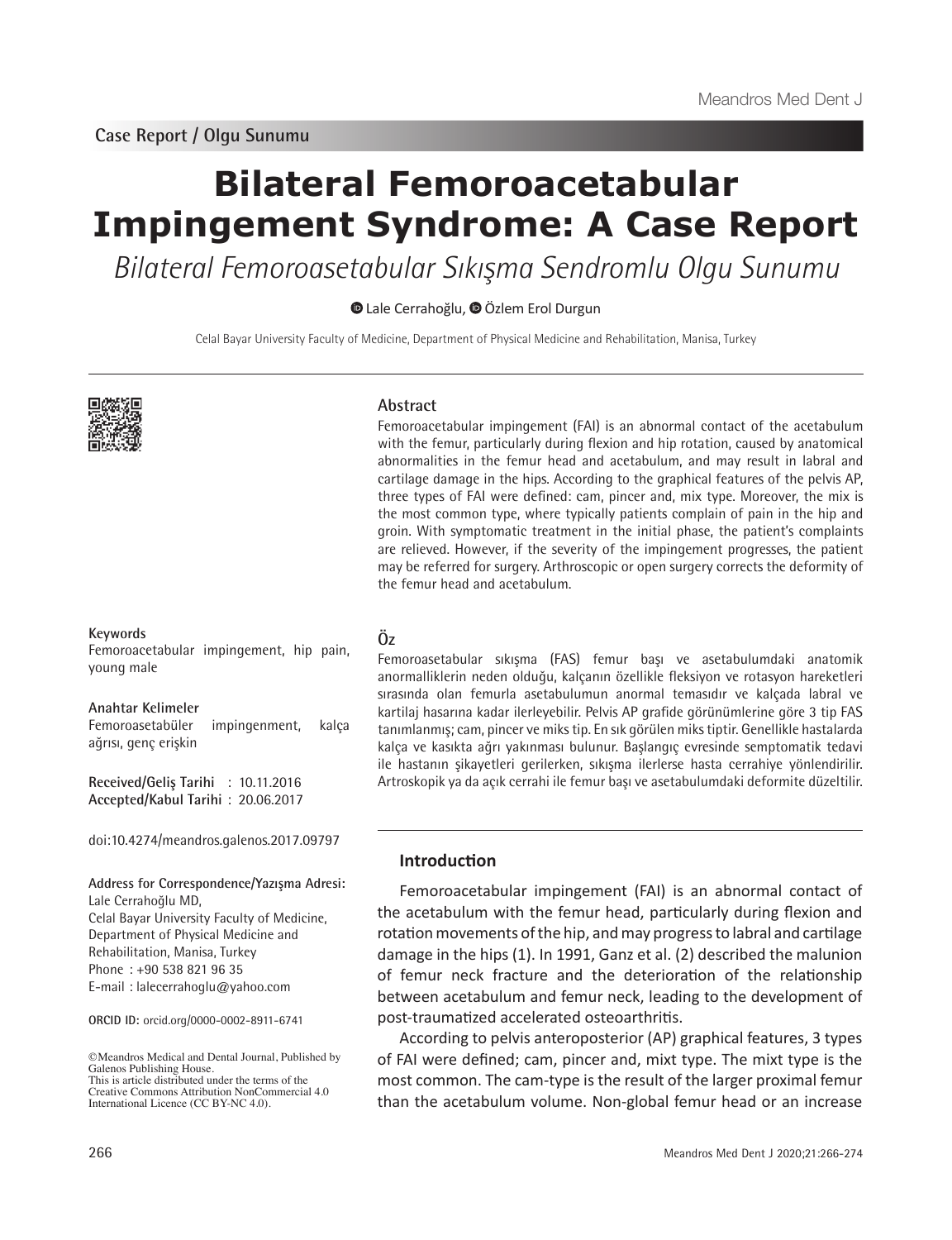in femur head diameter is an abnormality in the femur head-neck assembly. It is more common in young men. The reason for the impingement is simply abnormal acetabulum. Abnormal deep or retrovert acetabulum overhanging on the femur head results in pincer-type impingement and is more common in middle-aged women (3).

Herein, we present a case of bilateral mixt type hip impingement syndrome, who has a trauma and surgery story, applied with an increase in pain by long walking.

## **Case Report**

A 51-year-old male patient was admitted to our clinic with bilateral hip pain that lasted for 1 year and increased in the last 2 months. The patient applied to the neurosurgical department 7 months ago with the same complaints and lumbar Magnetic Resonance Imaging (MRI) was seen. In lumbar MRI, congenital spinal stenosis due to protrusion and pedicle shortening at L4-L5, L5-S1 level was observed and bilateral laminectomy operation was performed. Transforaminal epidural steroid injections and prolotherapy injections were applied to the lower back muscles 2 times as the patient had no reduction in pain after the operation. Therefore he applied to our clinic. The patient's pain is mechanical and increases with prolonged walking and sitting. The patient had pain that started in both groins and spread to the middle of the thigh, and occasionally he felt numb. The rheumatological questioning of the patient who did not describe the night pain and morning stiffness was normal. The patient had an out-vehicle traffic accident 2 years ago and was followed up for a short time in the hospital by conservative treatment due to ecchymosis around the left hip and he was informed that he fell on his left hip 1 year ago without fracture.

On physical examination, palpation of both hips was painful. The range of motion of the lumbar spine and bilateral hips were normal but painful during flexion and internal rotation movements of the hips. The straight leg raise test was negative. Bilateral hip flexion, abduction, external rotation (FABER) and flexion, adduction, internal rotation (FADIR), and anterior impingement tests were positive. Neurological examination was normal.

Pelvis radiography showed bilateral femoral neck thickening, hump deformity and supraacetabular

sclerosis and bone spurs (Figure 1). The lateral centeredge angle was 43.6° on the right and 39.1° on the left (Figure 2). The bilateral hip MRI revealed the diffuse bone marrow edema at the right femur, the localized bone marrow edema of anterior superiorly at the left femur, effusion and bilateral chondral lesions (Figure 3). The alpha angle, which measures the degree of sphericity at the femoral head neck junction, were 55° on right and 68° on left side (Figure 4).

Bilateral mixt type FAI syndrome was diagnosed based on clinical and radiological findings. Nonsteroidal anti-inflammatory drug therapy and 15 sessions of physical therapy consisting of hot package, short wave diathermy and interference currents were given. The exercise program including strengthening of the hip circumference and gluteal muscles and cor stabilization was planned. It was suggested to organize activities of daily living.

At the end of the treatment, the patient's visual analog scale (VAS) score decreased from 90 to 40.



**Figure 1.** Thickening of the bilateral femur neck, hump deformity, and supraacetabular sclerosis



**Figure 2.** The lateral center-edge angle was 43.6° on the right and 39.1° on the left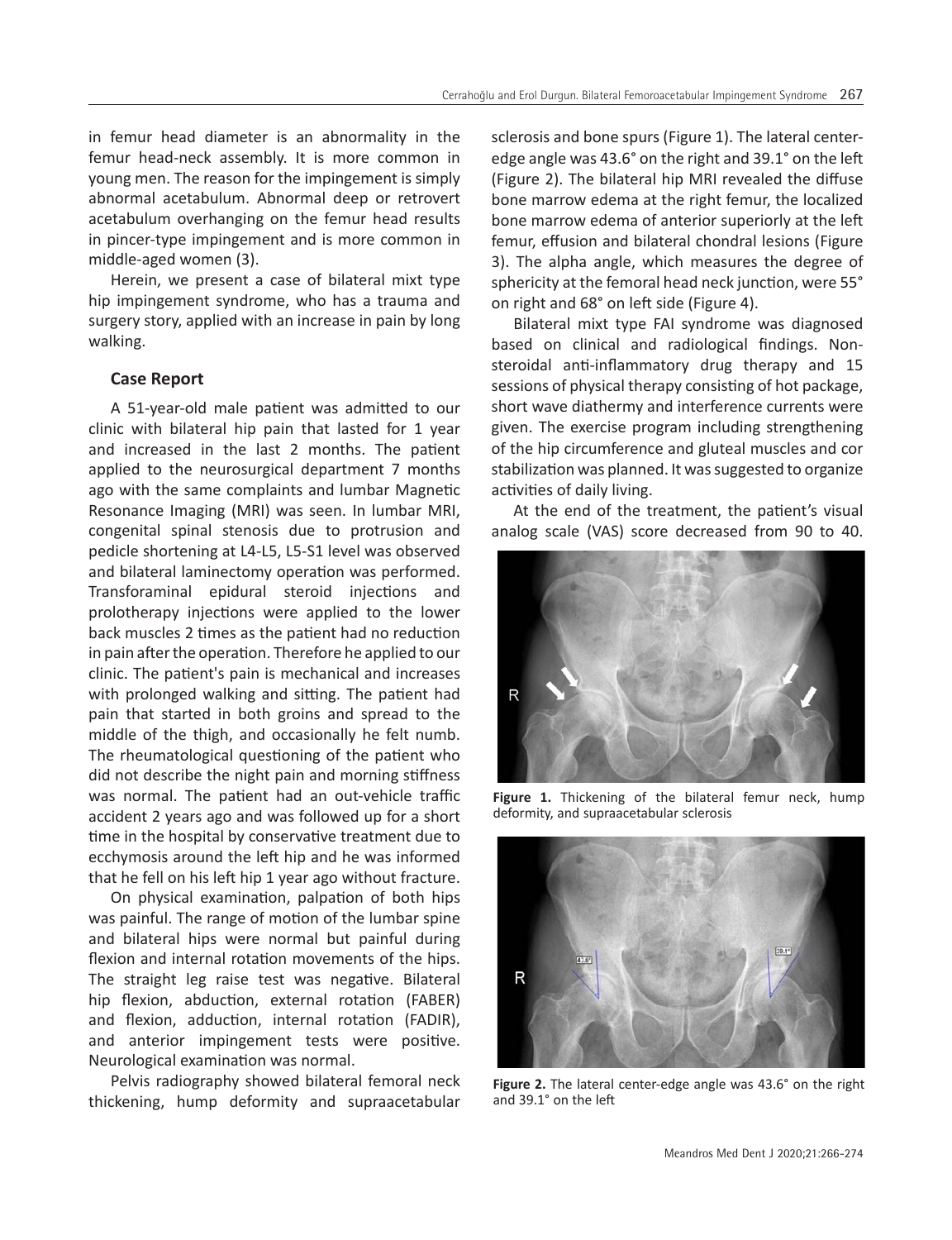

**Figure 3.** a) diffuse bone marrow edema at the femur head (thin arrow), cartilage damage in acetabulum (thick arrow) b) increase in synovial fluid in left hip joint space (thin arrow), subchondral cysts on femur (thick arrow)



**Figure 4.** The alpha angle was 55° on right (a) and left to 68°(b)

In the physical examination, FABER and FADIR test was negative. The patient was discharged with the recommendation to continue exercising and restricting activities of daily living. Written informed consent was obtained from the patient.

# **Discussion**

The FAI, which is frequently emphasized in the etiology of hip pain is frequently missed or is misdiagnosed in clinical practice.

In our case, the patient's pain was considered to be due to spinal stenosis and there was a failed surgical story. Studies on FAI syndrome in the field of physical medicine and rehabilitation are very inadequate. With the increased awareness of this syndrome, many patients will not have been diagnosed and treated wrongly.

FAI syndrome is especially the cause between the ages of 25-50 of early osteoarthritis in physically active persons (4). The estimated prevalence ranges between 10% and 15. Patients often suffer from the groin or hip pain. Pain can also spread to the anterior

thigh. Hip pain increases in activities requiring flexion and internal rotation. Pain increases during sitting, driving, and squatting. In patients with cartilage or labral damage, mechanical symptoms such as clicks may occur. In our patient, a 51-year-old man, the pain was spreading to both groin and thigh center, and his pain increased when he walked for a long time. The pathogenesis of FAI includes pediatric hip diseases, and high-impact athletic activities during growth and genetic factors. The reasons arising from the proximal femur are osteonecrosis of the femoral head, malunion in the femoral neck, and femoral osteotomies. Reasons arising from acetabulum are acetabular retroversion, coxa profunda, periacetabular osteotomies, and femoral head epiphysis displacement as well as childhood diseases such as Legg-Calve Perthes. In addition to these factors, the FAI can be found in adolescent people who are interested in high-impact sports as football, basketball, hockey (5). In our case, posttraumatic etiology was considered primarily because of an out-vehicle traffic accident and a fall on the left hip history But later, congenital etiology was suggested because bilateral hip involvement was present even though the patient had a one-sided hip trauma story. However, congenital etiology is also considered due to bilateral mixt type findings on radiography and hip MRI.

The first step should be standardized AP pelvis radiographs. The 45° Dunn lateral view and frog-leg lateral hip radiograph best demonstrate the cam deformity at the femoral head-neck junction, whereas frog-leg lateral hip radiographs. The alpha angle, that measures the degree of sphericity at femoral headneck junction, is assessed on these lateral radiographs. First, the femoral neck axis is defined then next a circle is fit to the femoral head.

The alpha angle is the angle between the femoral neck axis and the line from the center of the circle to the point where the bony contour first appears outside the best-fit circle. In cam-type impingement, α-angle is above 55°. In our case, too, there were camtype impingement findings where the α-angle was  $55^\circ$ on the right and 68° on the left In pincer deformity, the lateral center edge angle (LCEA) is measured. When the LCAE is over 35°, which indicates pincer deformity.

In our patient, too, there was also a combination of pincer-type impingement findings as LCEA angle was 43.6° on the right and 39.1° on the left.